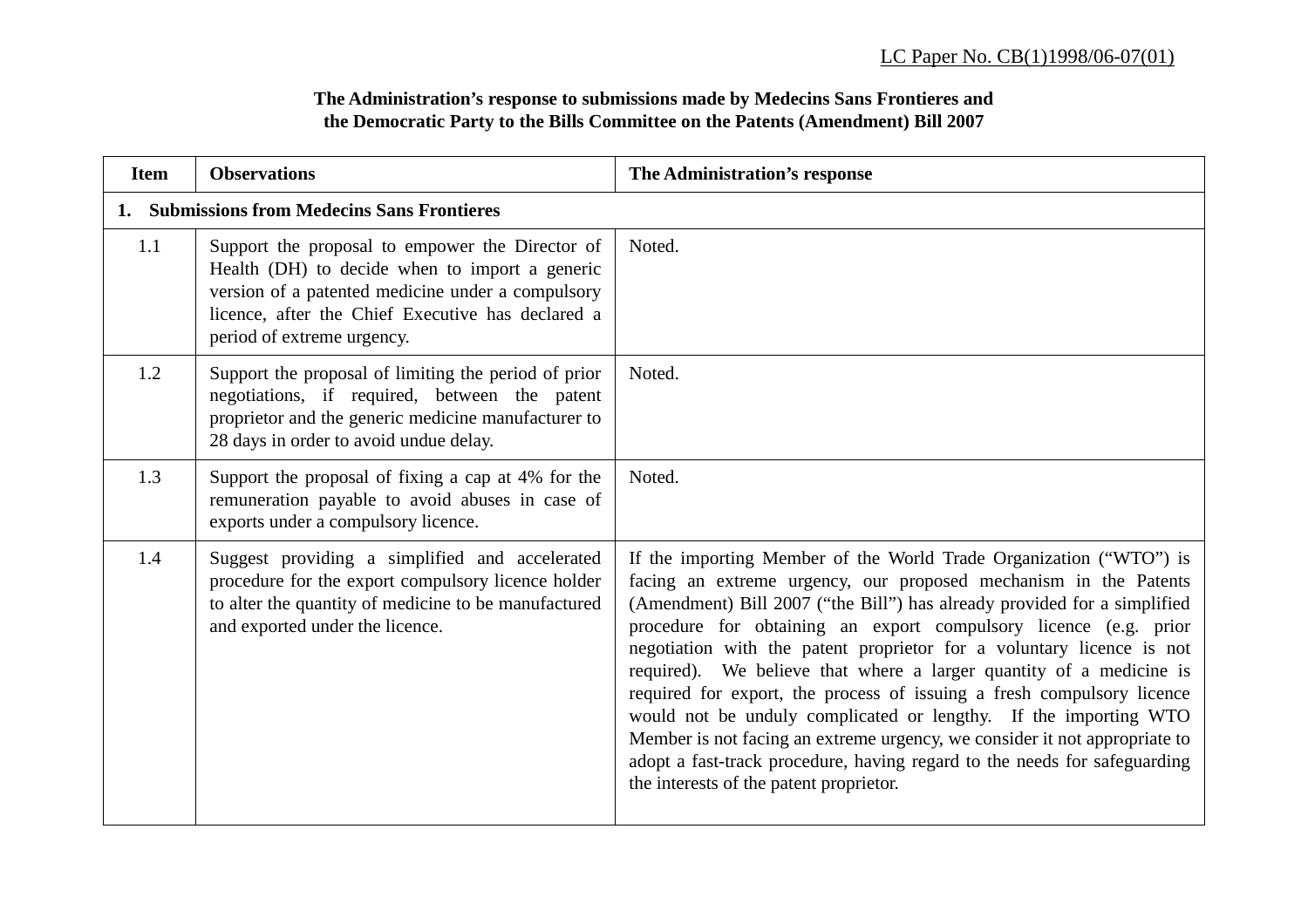| <b>Item</b> | <b>Observations</b>                                                                                                                                                                                                                                                                                                                                                                                                                                                                                                                                                                                                                                                                                                          | The Administration's response                                                                                                                                                                                                                                                                                                                                                                                                                                                                                                                                                                                                                                                                                                                                                                                                                         |
|-------------|------------------------------------------------------------------------------------------------------------------------------------------------------------------------------------------------------------------------------------------------------------------------------------------------------------------------------------------------------------------------------------------------------------------------------------------------------------------------------------------------------------------------------------------------------------------------------------------------------------------------------------------------------------------------------------------------------------------------------|-------------------------------------------------------------------------------------------------------------------------------------------------------------------------------------------------------------------------------------------------------------------------------------------------------------------------------------------------------------------------------------------------------------------------------------------------------------------------------------------------------------------------------------------------------------------------------------------------------------------------------------------------------------------------------------------------------------------------------------------------------------------------------------------------------------------------------------------------------|
| 2.          | <b>Submissions from the Democratic Party</b>                                                                                                                                                                                                                                                                                                                                                                                                                                                                                                                                                                                                                                                                                 |                                                                                                                                                                                                                                                                                                                                                                                                                                                                                                                                                                                                                                                                                                                                                                                                                                                       |
| 2.1         | The Bill introduces Clause 72B, which stipulates<br>that "the Chief Executive in Council may by notice<br>publish in the Gazette declare a period of extreme<br>urgency whenever the Chief Executive in Council<br>considers it to be necessary or expedient in the<br>public interest to do so to address any public health<br>problem or threatened public health problem in<br>Hong Kong". However, what circumstances would<br>be regarded as conditions warranting declaration of<br>extreme urgency or threatened public health<br>When discussing the Bill, the<br>problem?<br>Committee may wish to have in-depth discussion<br>with the Administration as to what conditions would<br>constitute urgent situations. | If there is a public health crisis that may have profound impact on<br>(i)<br>human lives or protection of public health, a situation of extreme<br>urgency under the Patents Ordinance (Cap. 514) would arise. This<br>would call for the application of s. $72C - 72I$ .<br>The Doha Declaration states, among other things, that "Each member"<br>(ii)<br>has the right to determine what constitutes a national emergency or<br>other circumstances of extreme urgency, it being understood that<br>public health crisis, including those relating to HIV/AIDS,<br>tuberculosis, malaria and other epidemics, can represent a national<br>emergency or other circumstance of extreme urgency." We<br>envisage that a pandemic would be one of the situations where the<br>Administration would consider declaring a period of extreme<br>urgency. |
| 2.2         | Thailand's recent issue of "compulsory licences" for<br>certain medicines has led to a series of disputes. If<br>other poorer countries issue compulsory licences for<br>similar reasons (i.e. for addressing persistent public<br>health problems like AIDS rather than urgent<br>situations like wars and infectious diseases) in<br>future, would the Department of Health issue export<br>compulsory licences as a matter of course?                                                                                                                                                                                                                                                                                     | The amendments set out in the Bill are proposed mainly for the<br>(i)<br>purpose of implementing a Protocol which is open to acceptance by<br>WTO Members. By amending the Agreement on Trade-Related<br>Aspects of Intellectual Property Rights ("TRIPS Agreement") of the<br>WTO, the Protocol facilitates Members' access to generic versions of<br>patented pharmaceutical products when addressing public health<br>problems. It is envisaged that beneficiaries may include some<br>developing and least-developed countries which are afflicted with<br>serious public health problems, especially those resulting from<br>HIV/AIDS, tuberculosis, malaria and other epidemics. Some WTO<br>Members <sup>1</sup> have indicated that they would not make use of the                                                                            |

<sup>&</sup>lt;sup>1</sup> These WTO Members include Australia, Canada, the European Union and its member states, Iceland, Japan, New Zealand, Norway, Switzerland and the U.S.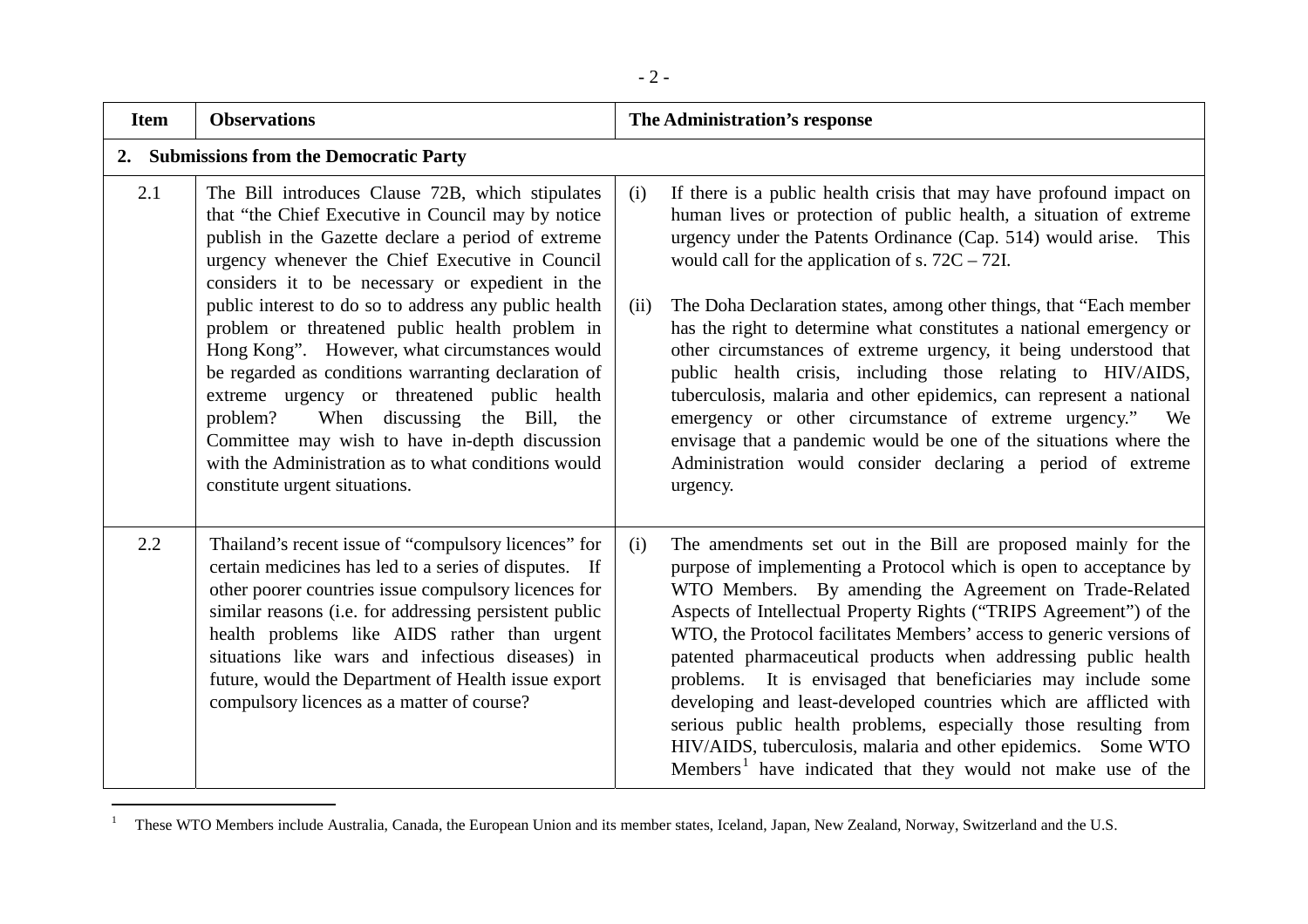| <b>Item</b> | <b>Observations</b> | The Administration's response                                                                                                                                                                                                                                                                                                                                                                                                                                                                                                                                                                                                                                                                                                                                                                                                                                                                                                                                                                                                           |
|-------------|---------------------|-----------------------------------------------------------------------------------------------------------------------------------------------------------------------------------------------------------------------------------------------------------------------------------------------------------------------------------------------------------------------------------------------------------------------------------------------------------------------------------------------------------------------------------------------------------------------------------------------------------------------------------------------------------------------------------------------------------------------------------------------------------------------------------------------------------------------------------------------------------------------------------------------------------------------------------------------------------------------------------------------------------------------------------------|
|             |                     | system under the Protocol as importers, while 11 Members <sup>2</sup> ,<br>including Hong Kong, have declared that they would not take<br>advantage of the system as importers unless in situations of national<br>emergency or other circumstances of extreme urgency. As for the<br>remaining WTO Members, they may use the system for importing<br>pharmaceutical products regardless of whether or not they are in<br>situations of national emergency or other circumstances of extreme<br>urgency. Upon enactment and commencement of the Bill, if certain<br>WTO Members wish to import generic versions of patented<br>pharmaceutical products under the framework of the Protocol for<br>addressing public health problems and a Hong Kong manufacturer<br>intends to make the products for export to those countries, the latter<br>may apply for an export compulsory licence under the Patents<br>Ordinance. The DH will decide whether the compulsory licence<br>should be issued under the system as set out in the Bill. |
|             |                     | Under the proposed section 72K in the Bill, if a WTO Member<br>(ii)<br>intends to import a patented pharmaceutical product referred to in the<br>Bill according to the mechanism under the Protocol when it is not<br>faced with a national emergency, an applicant for an export<br>compulsory licence in Hong Kong should, before applying for such a<br>licence, make reasonable efforts to obtain authorisation from the<br>proprietor of the patent concerned on reasonable commercial terms<br>and conditions to make and sell for export the patented<br>pharmaceutical product. The DH would consider granting the<br>export compulsory licence only if the applicant has failed to obtain<br>the authorisation within 28 days. However, for cases where the<br>WTO Member which intends to import a patented pharmaceutical                                                                                                                                                                                                    |

<sup>&</sup>lt;sup>2</sup> These 11 WTO Members are Hong Kong China, Israel, Korea, Kuwait, Macao China, Mexico, Qatar, Singapore, Chinese Taipei, Turkey and United Arab Emirates.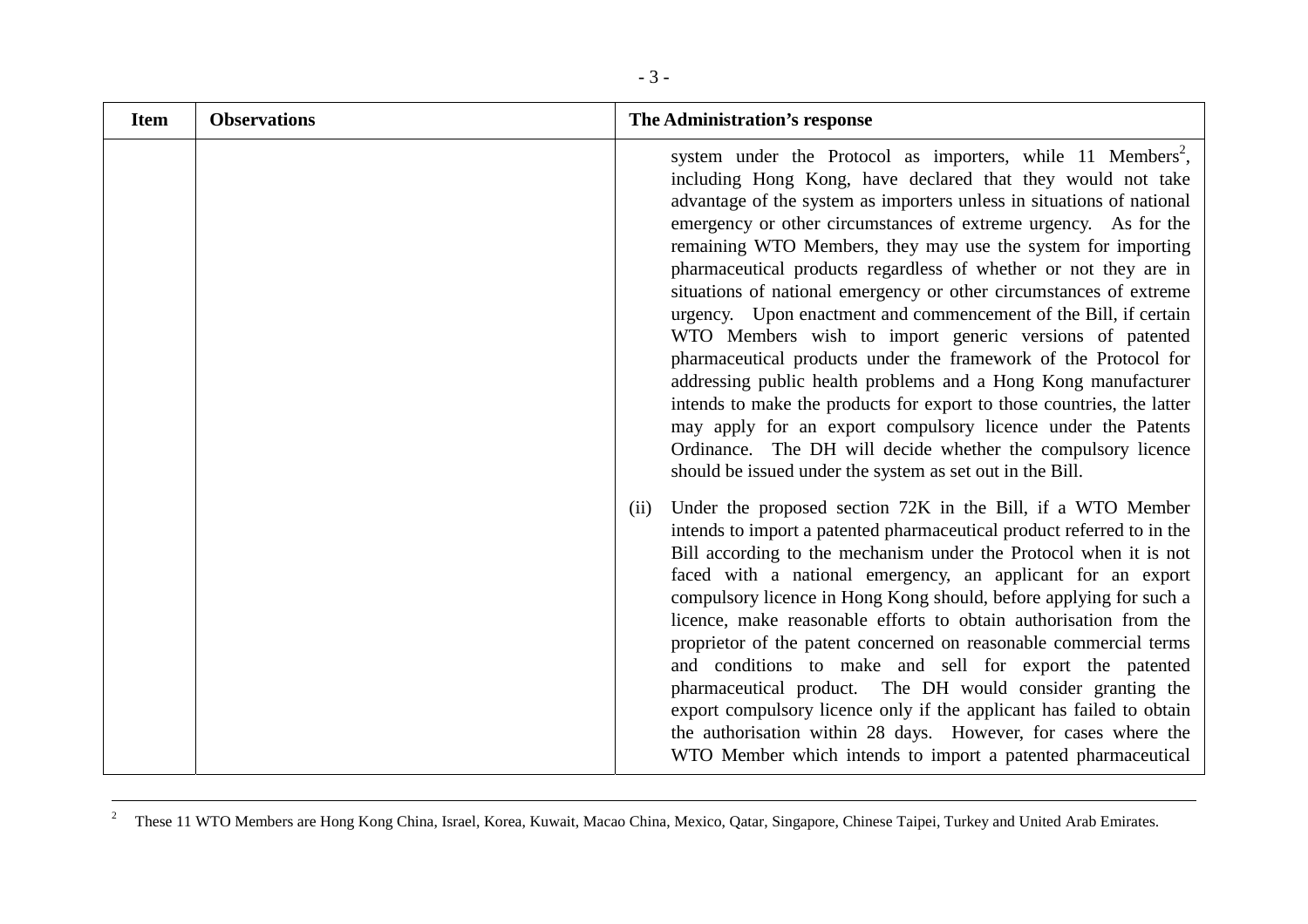| <b>Item</b> | <b>Observations</b>                                                                                                                                                                                                                                                                                                                                                                                                                                                                                                                                                                                                                                                                                                                                                                                                                                                                         | The Administration's response                                                                                                                                                                                                                                                                                                                                                                                                                                                                                                                                                                                                                                                                                                                                                                                                                                                                                                                                                                                                                                                                                                                                              |
|-------------|---------------------------------------------------------------------------------------------------------------------------------------------------------------------------------------------------------------------------------------------------------------------------------------------------------------------------------------------------------------------------------------------------------------------------------------------------------------------------------------------------------------------------------------------------------------------------------------------------------------------------------------------------------------------------------------------------------------------------------------------------------------------------------------------------------------------------------------------------------------------------------------------|----------------------------------------------------------------------------------------------------------------------------------------------------------------------------------------------------------------------------------------------------------------------------------------------------------------------------------------------------------------------------------------------------------------------------------------------------------------------------------------------------------------------------------------------------------------------------------------------------------------------------------------------------------------------------------------------------------------------------------------------------------------------------------------------------------------------------------------------------------------------------------------------------------------------------------------------------------------------------------------------------------------------------------------------------------------------------------------------------------------------------------------------------------------------------|
|             |                                                                                                                                                                                                                                                                                                                                                                                                                                                                                                                                                                                                                                                                                                                                                                                                                                                                                             | product has declared that it is under national emergency or other<br>circumstances of extreme urgency, the foregoing requirements would<br>not apply. This is consistent with the requirements under the<br>Protocol. As a WTO Member, Hong Kong has to comply with the<br>requirements in implementing the Protocol.                                                                                                                                                                                                                                                                                                                                                                                                                                                                                                                                                                                                                                                                                                                                                                                                                                                      |
|             |                                                                                                                                                                                                                                                                                                                                                                                                                                                                                                                                                                                                                                                                                                                                                                                                                                                                                             | As regards the Democratic Party's reference to the Thai<br>(iii)<br>Government's recent issue of "compulsory licences" for three<br>medicines, we understand that the medicines involved were<br>manufactured in Thailand for local consumption. Hence, it does not<br>relate to the import and export of medicines as envisaged under the<br>Protocol.                                                                                                                                                                                                                                                                                                                                                                                                                                                                                                                                                                                                                                                                                                                                                                                                                    |
| 2.3         | When the proprietor of the patent at the exporting<br>end is unable to recover the payment of the<br>remuneration, the HKSAR Government, instead of<br>the holder of the import compulsory licence, would<br>pay the remuneration to the proprietor of the patent<br>in Hong Kong. The HKSAR Government would<br>use public funding for paying remuneration to the<br>proprietor of the patent for importing the medicine<br>to address the needs in Hong Kong.<br>Given<br>government subsidies and the lower cost of the<br>medicine compared with patented medicine,<br>importers and retailers would be able to make<br>substantial profit. As such, the Government<br>should consider imposing terms and conditions in<br>the import compulsory licences to prevent stocking<br>and price speculation by importers and retailers, a<br>situation that would put public health at risk. | Hong Kong has indicated that it would not use the system under the<br>(i)<br>Protocol to import generic versions of patented medicines as an<br>importer unless in situations of national emergency or other<br>circumstances of extreme urgency. Where Hong Kong imports a<br>pharmaceutical product under the Protocol, an obligation to pay<br>remuneration to the proprietor of the patent in Hong Kong will arise<br>only if adequate remuneration is not paid in accordance with the<br>Protocol after all legal remedies to recover the payment of the<br>remuneration at the exporting end have been exhausted. We expect<br>that such circumstances will be extremely rare. Where such a<br>situation arises, we consider it appropriate for the HKSAR<br>Government to pay the remuneration to the proprietor of the patent in<br>Hong Kong since the pharmaceutical product is used to contain an<br>urgent public health problem in Hong Kong.<br>The Bill provides a mechanism for preventing abuses of the import<br>(ii)<br>compulsory licensing system. Under section 72C, the DH may grant<br>an import compulsory licence to importers whom he considers |